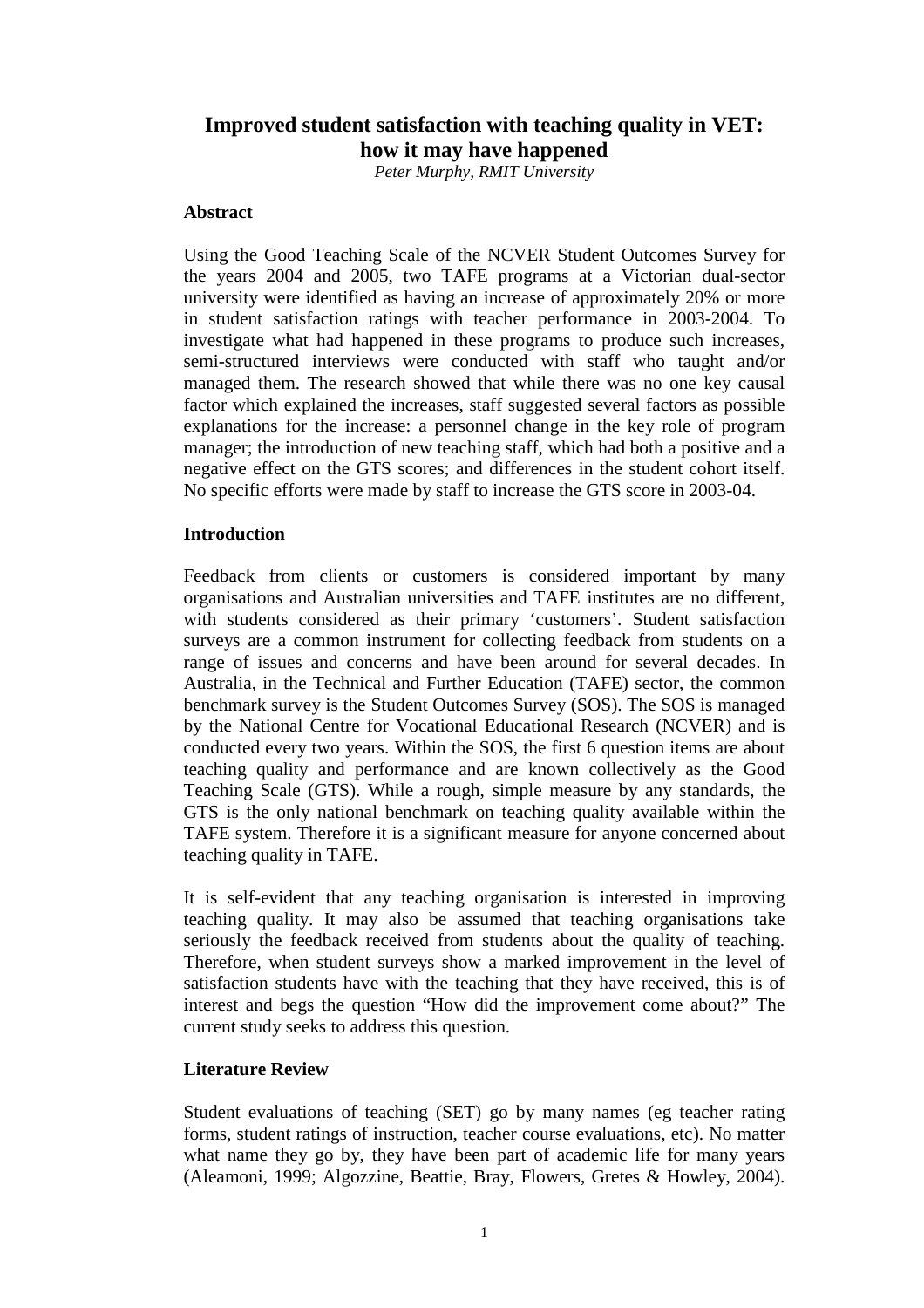Consequently there is an extensive body of research on SETs and their use in the tertiary education sector. Unfortunately the vast majority of this research is based in the university sector, with little done in VET. Mitchell et al (2006), for example, in a major report on quality as a critical issue in teaching and learning in VET, makes no mention of SETs. One of the few pieces of research that does use SETs found strong student endorsement of the quality of teaching in VET but did not investigate any improvements over time nor how they might have happened (Polesel, Davies, & Teese*,* 2004). Given the paucity of VET research on SETs, this literature review will hereafter consider research done on SETs in higher education. This is done on the assumption that many of the issues about SETs would be common between the two sectors. However, it must be acknowledged that this assumption is open to question.

The higher education research on SETs is a body of research extensive enough for some to claim that SETs have been "studied to death" (Cohen, 1990; p.123). Not surprising given that even as long as 20 years ago, Cashin (1988) counted over 1800 different studies on the topic and the pace has not let up since then (for a sample of more recent research in the field see Abrami, Theall, & Mets, 2001; Aleamoni,1999; Algozzine, Beattie, Bray, Flowers, Gretes, Howley, et al., 2004; Centra, 2003; Davidovitch & Soen, 2006; Emery, Kramer & Tian, 2003; Hendry & Dean, 2002; Hounsell, 2003; Kember, Leung & Kwan, 2002; Knapper & Cranton, 2001; Lewis, (ed), 2001; Moore & Kuol, 2005; Ngware & Ndirangu, 2005; Penny, 2003; Richardson, 2005; Ryan, (ed), 2000; Shevlin, Banyard, Davies and Griffiths, 2004; Spooren & Mortelmans, 2006; Yao & Grady, 2005; Zabaleta, 2007).

The nature of this research can be broadly grouped into several themes: the nature of the instruments used in SETs (Richardson, 2005; Sproule, 2000; Theall & Franklin, 1990) how valid they are as a measure of teaching effectiveness (Abrami, 2001; Adams, 1997; Aleamoni, 1999; Kulik, 2001; McKeachie, 1997; Ory & Ryan, 2001; Shevlin et al 2004); potential or perceived bias in their use (Cashin, 1990; Theall & Franklin, 2001); how useful they are for both formative and summative purposes (Davidovitch & Soen, 2006; Kember, Leung & Kwan, 2002; Moore & Kuol, 2005; Murray, 1997; Narasimhan, 2001; Spooren & Mortelmans, 2006; Theall & Franklin, 1991; Theall & Franklin, 2000) and various reviews of the literature or collections of papers on SETs (Abrami, Theall & Mets, 2001; Aleamoni, 1997; Algozzine et al, 2004; Cashin, 1988; Knapper & Cranton, 2001; Marsh, 1987; Richardson, 2005; Ryan, K.E., 2000; Wachtel, 1998).

There continues to be robust debate and discussion about the findings of this extensive body of research and what conclusions can be drawn about SETs and their use. Algozzine et al (2004) state that "Student evaluation of teaching is a very complex and controversial issue with inconsistent research findings" (p.138) while Kulik (2001) states that some studies on SETs are "conflicting, confusing, and inconclusive" (p.10). Nevertheless, Kulik concludes by agreeing with other studies that claim to show that SETs are reliable, can be validly used as a measure of teaching effectiveness and are useful in improving teaching (Centra, 2003; Marsh, 1987; Penny, 2003; Spoorens and Martelman, 2006).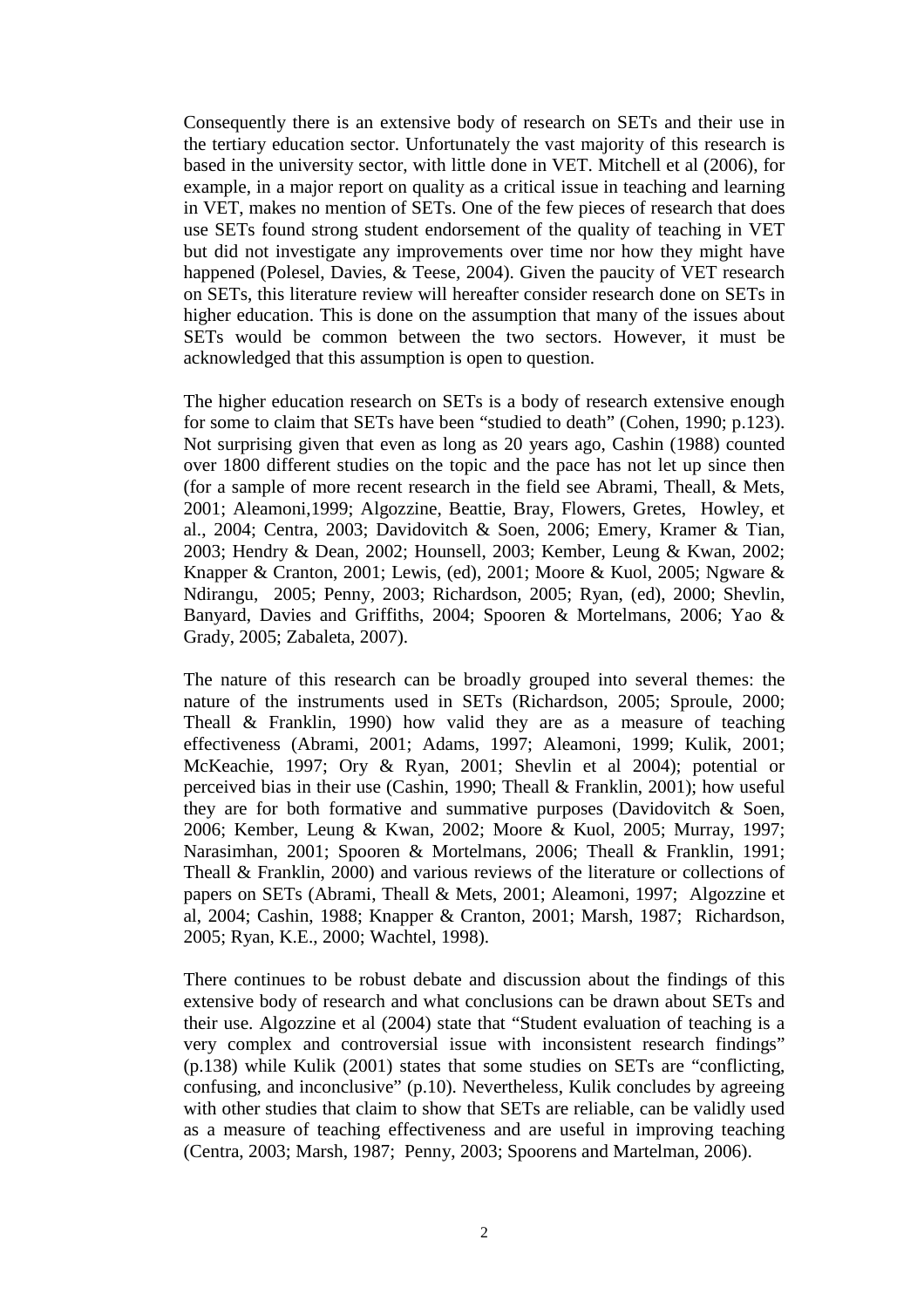However, of all the studies considered only one directly addressed the issue of how SET scores might be improved. Neath (1996), somewhat tongue-in-cheek in places, lists twenty 'tips' whereby someone could increase their SET ratings without having to 'bother' with improving their teaching. These include such items as being male, grading leniently, being entertaining, being like your students in terms of attitudes, beliefs and values and picking successful students to teach. Tongue-in-cheek or not, many of Neath's tips are seriously challenged by Aleamoni (1999). Through a review of the research, Aleamoni critically assesses 16 myths about SETs, myths which cover similar territory to Neath's 20 tips. He concludes that, on the whole, the myths are just that, myths.

## **Research Method**

This mixed method study (Creswell, 2003) was undertaken in three stages. The first stage was quantitative and involved identifying TAFE programs where there had been a marked improvement in the GTS over a two-year period (the term 'program' is used, rather than the more commonly used 'course', as this is the nomenclature used at RMIT University, the location of the study). RMIT University is a dual-sector university (i.e. it offers both TAFE and higher degree qualifications) in Melbourne, Australia. It was chosen for the study as SOS data is available for every year at RMIT, not just every second year; this means that GTS scores for consecutive years can be compared.

To enable a comparison between programs a simple measure was constructed as follows. Items in the SOS use a standard 5-point Likert scale, with responses ranging from 'strongly agree' to 'strongly disagree'. If the number of 'agree' and 'strongly agree' responses are added together, then divided by the total number of responses overall, a figure is arrived at for each program. Converting to a percentage gives a measure of the GTS. For example, if five students in a particular course complete the survey then there are 30 maximum possible responses to the GTS (5 students x 6 GTS items). If the total number of 'agree' or 'agree strongly' responses are 15 then the GTS score for this course would be  $15/30 \times 100 = 50\%$ .

Using such a GTS measure, two programs were identified as having achieved an increase of approximately 20% or more in their GTS score during the academic teaching period 2003-04. Program A, which had a GTS increase of 18.9%, was a diploma in a visual arts discipline. Program B, which had a GTS increase of 31%, was a Certificate IV in printing. Approaches to staff in both programs saw six Program A staff agree to participate in the study, out of approximately 8 equivalent full-time staff. Two of these staff were in management roles while four were teachers, with the managers both being female while the teachers were all male. In Program B, two staff became involved out of approximately 9 equivalent full-time staff. One was a manager and the other a teacher, both being male. Given the number of staff participating from each program this study is best considered as primarily a study of Program A, with Program B providing supplementary data (Table 1 gives some basic data on the two programs). All staff participants were 50 or older and had extensive teaching experience (from 10-30 years within the TAFE system).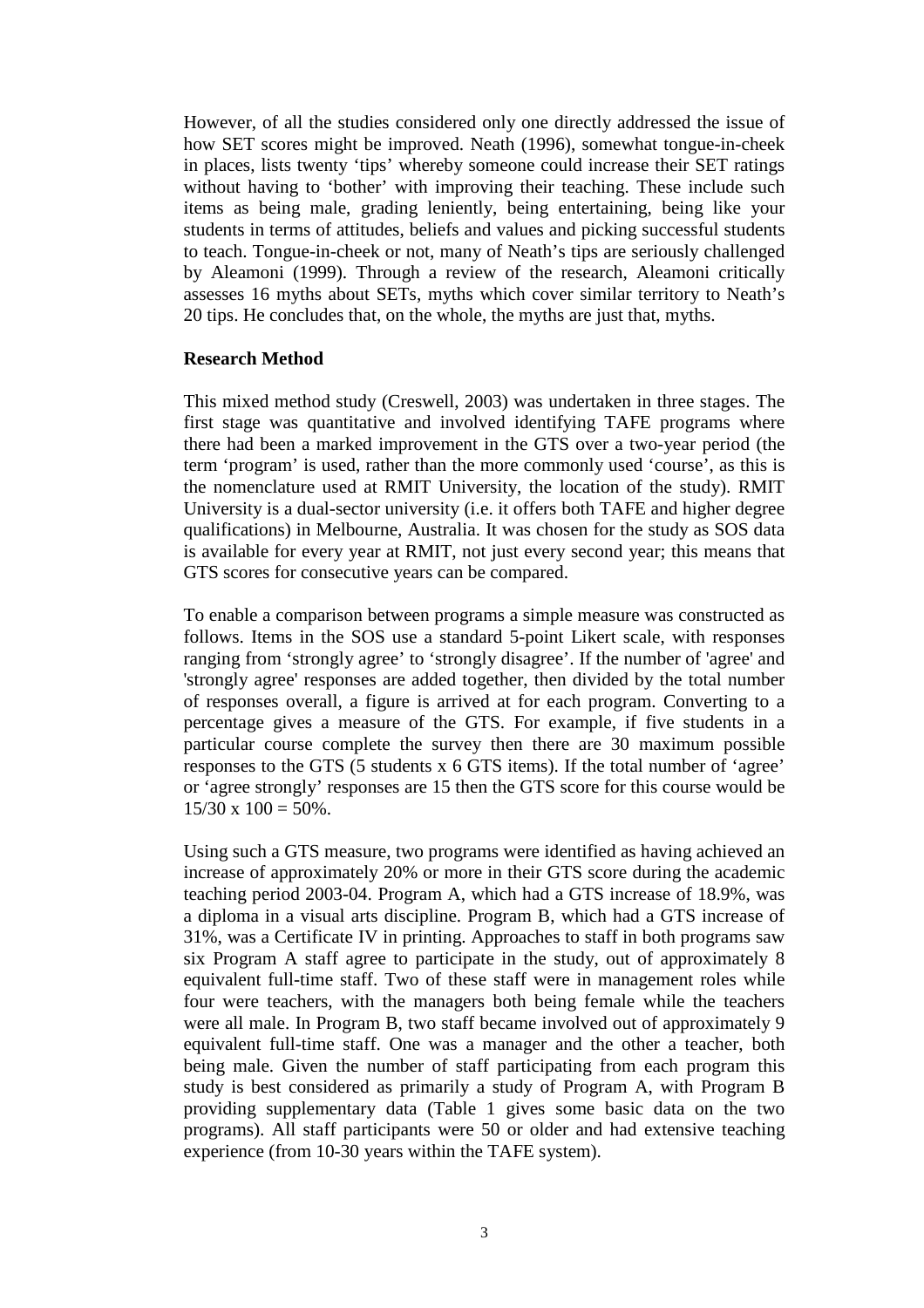|  |  |  | Table 1 Basic data about Program A and Program B |
|--|--|--|--------------------------------------------------|
|--|--|--|--------------------------------------------------|

|                                     | For 2003 academic year                                                                 | For 2004 academic year                                                                 |
|-------------------------------------|----------------------------------------------------------------------------------------|----------------------------------------------------------------------------------------|
| $\mathsf{A}$<br>Program             | GTS score 67.8%                                                                        | 86.7%                                                                                  |
| (diploma level)                     |                                                                                        |                                                                                        |
|                                     | No. of survey responses $= 20$                                                         | 14                                                                                     |
|                                     | No. of students completing<br>program $=$ 38 which was<br>21% of all enrolled students | No. of students completing<br>program = $25$ which was<br>15% of all enrolled students |
| B<br>Program<br>(certificate)<br>IV | GTS score 56.7%                                                                        | 87.7%                                                                                  |
| level)                              | No. of survey responses $= 10$                                                         | 7                                                                                      |
|                                     | No. of students completing<br>program $= 19$ which was<br>10% of all enrolled students | No. of students completing<br>program $= 23$ which was<br>32% of all enrolled students |

The data in this table was drawn from the Student Outcomes Surveys for 2004-05 and information provided by the Statistics and Reporting Unit of RMIT University.

The second stage of the study was qualitative and involved collecting data from the perspective of the teaching and managerial staff. This was done through semi-structured interviews with all eight participants. All interviews were conducted using a similar format. Once basic demographic data had been obtained (eg sex, age, years of teaching experience), interviewees were told about the gains in the GTS scores over the two-year period under consideration and asked how, from their perspective, the GTS improvements had been achieved. Interviews lasted from 40-50 minutes and were held in a variety of locations (eg the participant's office, the researcher's office, etc).

Once interviews had been transcribed, transcripts were given to interviewees for their consideration and checking. A second interview then took place with each participant where they were given the opportunity to change or alter the transcript of their interview. Apart from a few factual or typographical errors, no changes were made to the original transcripts. Participants were also asked the following additional questions: first, for Program A, to comment upon/confirm the chronology of events over the 2003-04 period (as there were differences of opinion about the exact timing of certain key events); second, to comment on some of the main themes that had arisen from the first round of interviews.

The third stage of the study, also qualitative, involved analysis of the interview data. This began while data was still being collected (Bogdan & Biklen, 1998; Merriam, 1998). This allowed for topics and issues emerging from earlier interviews to be used to inform questions asked at later interviews, bringing a greater focus on key issues to each subsequent interview. Categories of data were identified using open coding, a technique where a term is used to summarise each line of interview data. When all the data has been summarised in this way, the summaries are then reviewed and examined in order to discover commonalities within the data. This was done first within each participant's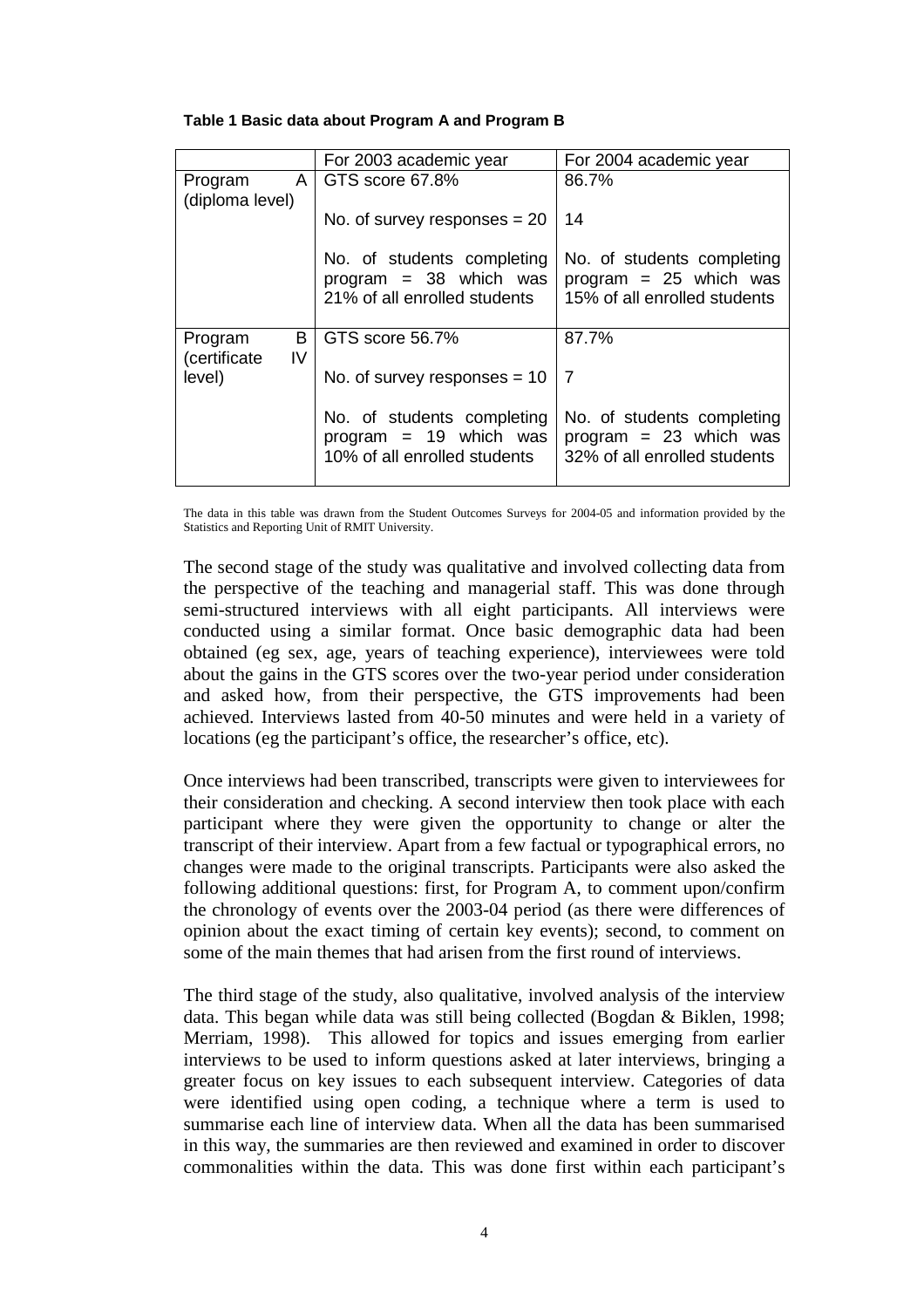own interview data and then broadened in scope to include a search for commonalities amongst all the study's participants. In this way, themes in the data are revealed (Patton, 2002; Strauss & Corbin, 1998). These themes then form the basis for the findings of the study.

## **Findings and Discussion**

With regards to the key research question of how the improved GTS scores happened, this study makes three findings. First, there was no one clear agreed upon factor that explained the improved GTS scores. Second, several factors were suggested by staff participants as possible reasons for the increased GTS score: a personnel change in the key role of program manager; the introduction of different teaching staff; and differences in the student cohort itself. Third, most staff participants stated that no specific conscious effort was made to improve GTS ratings. These three findings will now be discussed in detail.

## **"I don't think any particular thing stands out"**

When first asked how the large increase in the GTS score from 2003 to 2004 had occurred, staff participants gave a range of responses. Some made statements such as "No idea", "I don't know" and "I can't explain the reason for the jump (in GTS scores)", indicating a sincere puzzlement over the GTS increase. At first I thought that maybe memory was at fault here, given that I was asking them to recall events 3-4 years in the past. Therefore I pressed them to try and recall 2003 and 2004, asking them for more specific detail about the differences between the two years. While some came up with several further suggestions about what might have happened (all along the lines of what follows in the discussion below), all who had initially said "I don't know" emphasised that these were tentative suggestions and concluded their interview by reiterating that the increase in the GTS score was something of a mystery to them. However, other participants were more certain in their recollections and opinions of what had happened over the two years in question and had no trouble identifying factors they believed strongly contributed to or caused the GTS increase (see below). Therefore, given such varied responses to the key question of how the improved GTS scores were achieved, this study finds that no one key factor can be identified as being responsible for them.

## **"We had a change of coordinator (to someone who was) … much more capable, much more equitable, much more efficient"**

The position of program manager (PM) is an important leadership role and can have a large influence in how well (or badly) a program runs. Program A suffered the loss of its PM in somewhat dramatic circumstances i.e. at the beginning of second semester 2003 the PM left suddenly due to a serious illness, not returning until the beginning of 2004. In addition, another experienced teacher left at the same time, also due to ill health, and was absent for the rest of 2003. Anybody suddenly called upon to take over the role of PM in such dramatic circumstances would find themselves in a difficult and challenging situation. In many respects, 2003 was the program's 'annus horribilis' .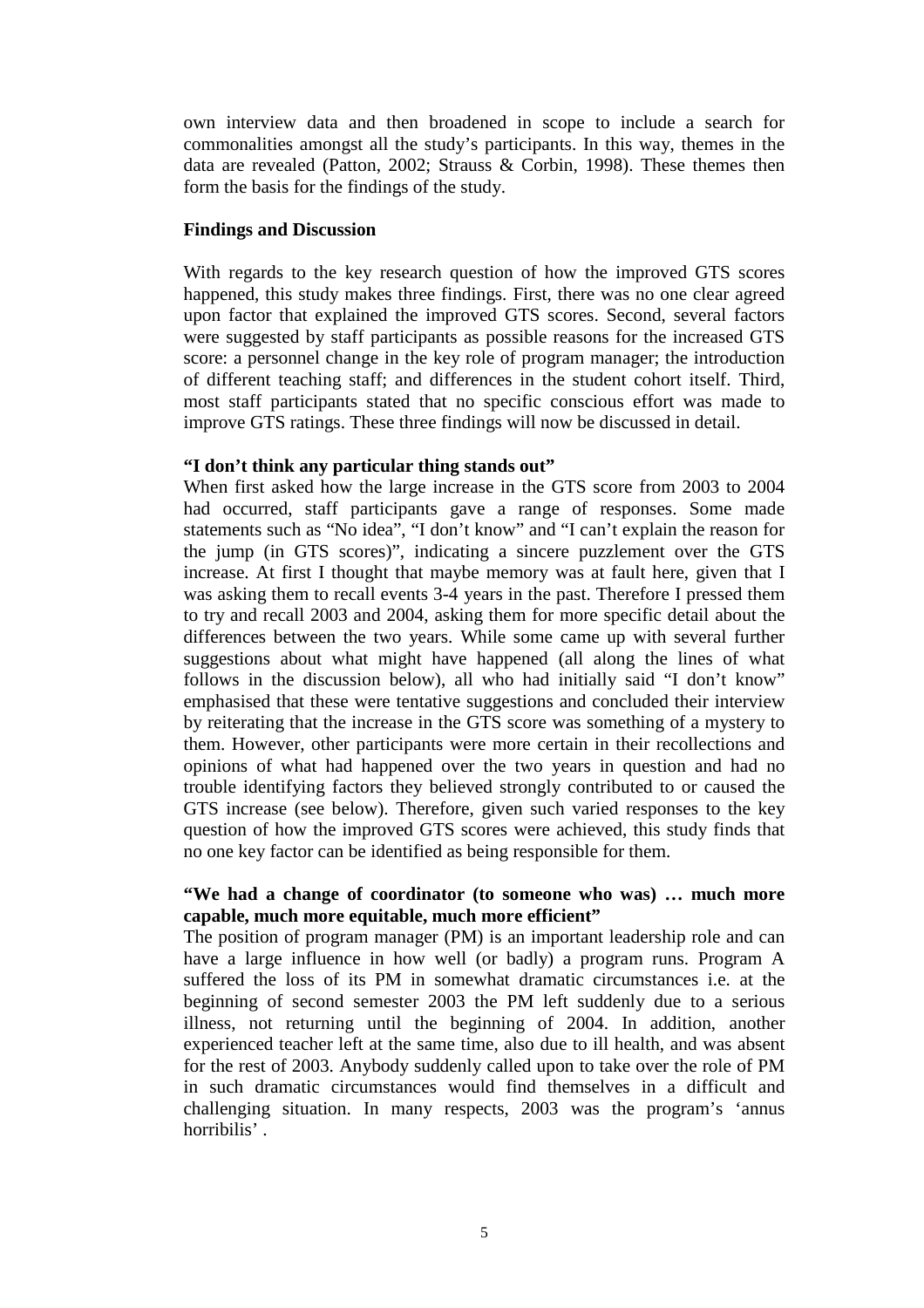In contrast, in 2004, once the new PM had implemented changes to the management of the program, described in a positive way as making the program " tighter, more efficient", then this could be seen as having a positive effect on the 2004 GTS. This could be the case especially because the "tighter, more efficient" comment related in particular to the handling of student issues. For example, marked assessment tasks were returned more promptly. This "helped give students better feedback, a better sense of how they were evolving as a student in the program". 'Feedback to students' is an item in many SET questionnaires (Richardson, 2005) so any perceived improvements in giving students feedback are likely to register positively in the GTS score.

### **"We got strangers in" / "we got new young staff in"**

There were two ways, one positive and one negative, in which a change in teaching staff could have affected the GTS score. The negative impact could have come about due to the sudden loss of two teaching staff that happened half way through 2003. It was described variously as "(the loss of the two staff) threw the program into turmoil … students don't adapt well to change", and "… (the students) reacted quite badly because we had to replace their staff with sessionals" and " … it was all over the place" and " … we all felt that last six months of 03 was awful … the staff were … feeling very shaky in 03". This is strong and emotive language. It indicates the strength of the impact the loss of the two staff had on the team and the program half way through 2003. Therefore, it can be seen how this could have negatively influenced the GTS for that year.

Exacerbating the situation was the use of sessional staff who were brought in to replace the two teachers missing due to illness. Sessional staff per se are not the problem; however, in this instance, due to the work being of a specialist nature, it was difficult finding suitably qualified substitute teachers and so " … some of these guys (the replacement teachers) had never taught before." Consequently, "… the kids really suffered …" and "… we had a lot of students leave (in 2003)". This would have been reflected in the low GTS score for 2003.

With regards to the positive impact staff changes had, new staff continued teaching in the program in 2004 but were given professional development to improve their teaching skills. These were subsequently viewed as young staff "… bringing new ideas … and industry contacts" and "… bringing (a) refreshed focus on industry". This was cited as having a positive effect on the whole teaching team, reflected in the improved GTS score for the 2004 year.

### **"(we had) … a group of phenomenally clever and focussed students"**

It is a given that student cohorts change from year to year. Their performance is affected by many different variables – gender, educational background, cultural background, age, motivation, literacy skills – to name but a few (Theall  $\&$ Franklin, 2000). While over a five-year period or longer one might expect some statistical averaging of the impact of such factors, within a short two-year period it is possible that there might be a large difference in the student cohort from one year to the next. When referring to the 2004 academic year, staff used phrases such as "I can think of some wonderful students … who were there at that time" and "… we're getting them in at a higher skills level. They succeed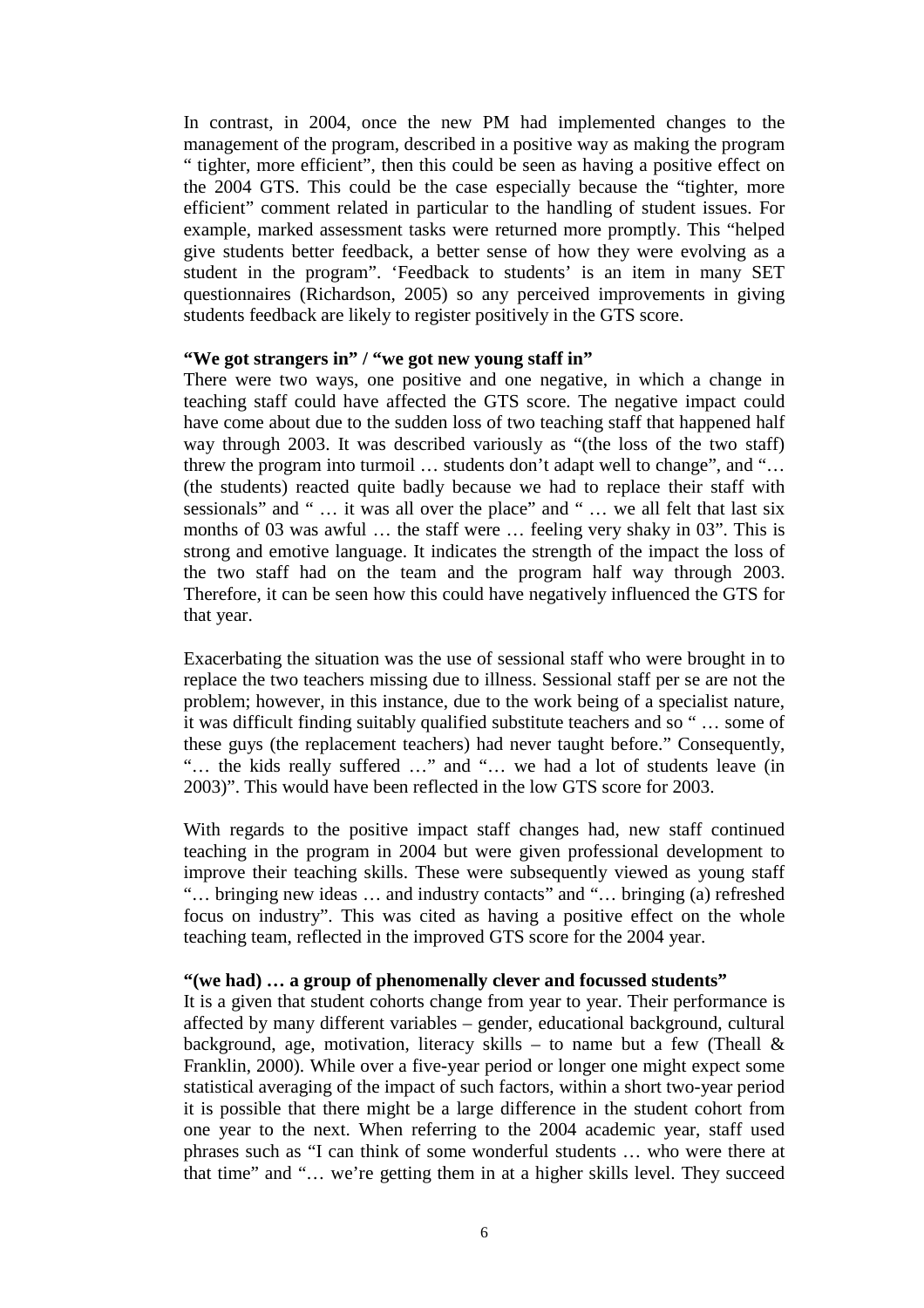and they're happy about it." Coupled with this comment about 2003, "We had two staff go off very sick … threw the program into turmoil … students don't adapt well to change", then a picture emerges of not simply two different student cohorts in terms of their capabilities but two different learning environments and experiences for the two cohorts.

One of Neath's (1996) 20 tips for improving student evaluations is to ensure that you have bright, successful students in your classes. The thinking here is that students who, for whatever reason, find the program difficult and perform poorly tend to project poor performance onto the teaching staff ('if I can't understand this it's because of your poor teaching, not my lack of ability'). Alternatively, if a particular cohort has greater discipline, motivation and maturity, or even simply better natural skills and abilities, and thus performs better, then this is reflected in improved GTS ratings.

## **" no, nothing was done (in response to the poor 2003 GTS score)"**

The final finding of this study was that no conscious effort was made to improve GTS scores over the two year period, other than incidentally through the continuous improvement measures normally undertaken each year. Nearly all participants in the study answered no when questioned about this. I was at first surprised by this, thinking that the increase in 2004 must have been a result of specific measures undertaken by the staff to address the poor 2003 score.

However, upon reflection this could not have been possible for two reasons. Firstly, the results of the SOS are not usually available until the second half of each year. Therefore the relatively 'poor' result of 2003 would not have been known by program teams until well into the second half of 2004, too late to make changes to a program in an attempt to improve these ratings. Secondly, the survey of the 2004 academic year was markedly different to the preceding one in its design. Not being able to validly compare 2004 results with 2003 meant that there was no good reason to suspect that 2003 was a particularly low score but rather that the 2004 score should be considered as a new benchmark (as a result of the new survey design).

## **Limitations**

This study had several limitations. Firstly, given that it was a small study covering only two TAFE courses it cannot be generalised to the broader tertiary education sector, other than perhaps in Eisner's sense of generalisation where "Generalizations in education … need to be treated as tentative guides, as ideas to be considered, not as prescriptions to follow." (1998, p.209). Secondly, several possible ways to triangulate the data were not used due to a number of reasons. Due to a lack of time and resources it was not feasible to interview students who had attended either Program A nor Program B. Similarly, it was not possible to compare GTS ratings with how teaching performance was rated in RMIT's own internal student survey instruments. Staff-student consultative committee minutes would have provided interesting comparative data; however, these were not available for either program. Finally, it would have been informative to analyse the student cohorts of the two programs under study but, again, there was neither the time nor resources to do this.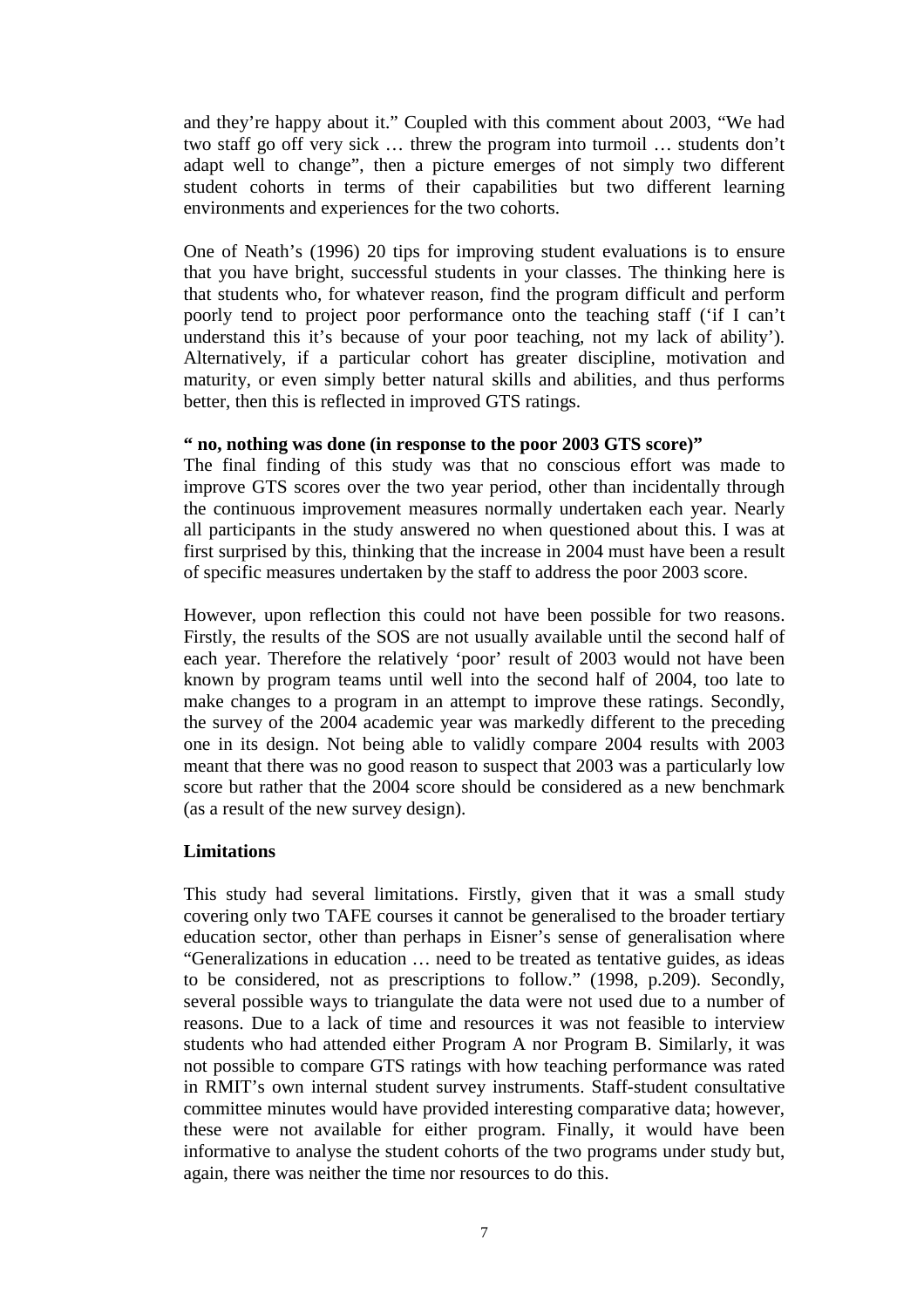## **Conclusions**

This study began with a simple question – how did the marked increase in GTS scores over the 2003-04 period in two TAFE programs come about? Through interviewing managerial and teaching staff, and through an examination of the extensive literature on SETs, several conclusions can be drawn. First, like many things to do with teaching, student satisfaction is a complex phenomenon, with multiple variables affecting how students rate their teachers. Measures of student satisfaction are an important indicator of teaching quality within VET but cannot be seen as the only one; cautious use should be made of them. Second, it was surprising to find so few research studies done on SETs and their use in the VET sector. Undoubtedly student feedback on teaching is valued and used, in some way, at the individual institute level. The lack of research about exactly how it is used is a matter for concern. Finally, it seems likely that a combination of factors, all of which played a part, lead to the observed increase in GTS scores from 2003 to 2004, with 2003 being a bad year for Program A in particular. This conclusion is supported by subsequent GTS scores for Program A, all of which are similar to the 2004 result.

In addition, there are two important lessons for other VET practitioners that can be drawn from this study. First is the importance of succession planning for senior management roles. While the sudden unexpected loss of a senior manager might test any organization, no one was qualified and/or experienced enough to replace Program A's Program Manager without it having a substantial negative impact on the program and its students in 2003. Such an impact could have been ameliorated had other staff working in the program been readied and prepared for a more senior role. Second is the importance of teaching qualifications. It is not enough that VET staff be excellent in their chosen profession or trade, they also need to be good teachers so that students can benefit from their expertise. While some people are naturally gifted in this regard this cannot be assumed, and teaching qualifications, while not necessarily guaranteeing a good teacher, do at least indicate that someone has a grasp of the basics of how to teach. Neither of these points are particularly novel but rather reminders of how important it is to get the basics of good teaching and good management right.

## **Acknowledgements**

I gratefully acknowledge the award of a 2007 Learning and Teaching Investment Fund Teaching Fellowship by RMIT University. The fellowship gave me the opportunity to conduct this study. I'd also like to thank five other RMIT staff involved with the teaching fellowships who gave me invaluable support and feedback at various stages of the project: Karen Nankervis, Josephine Lang, Madeleine Shanahan, Wendy Forrest and Sandra Jones. Finally, I'd like to thank the eight RMIT staff members who participated in this study for contributing their time and thoughts.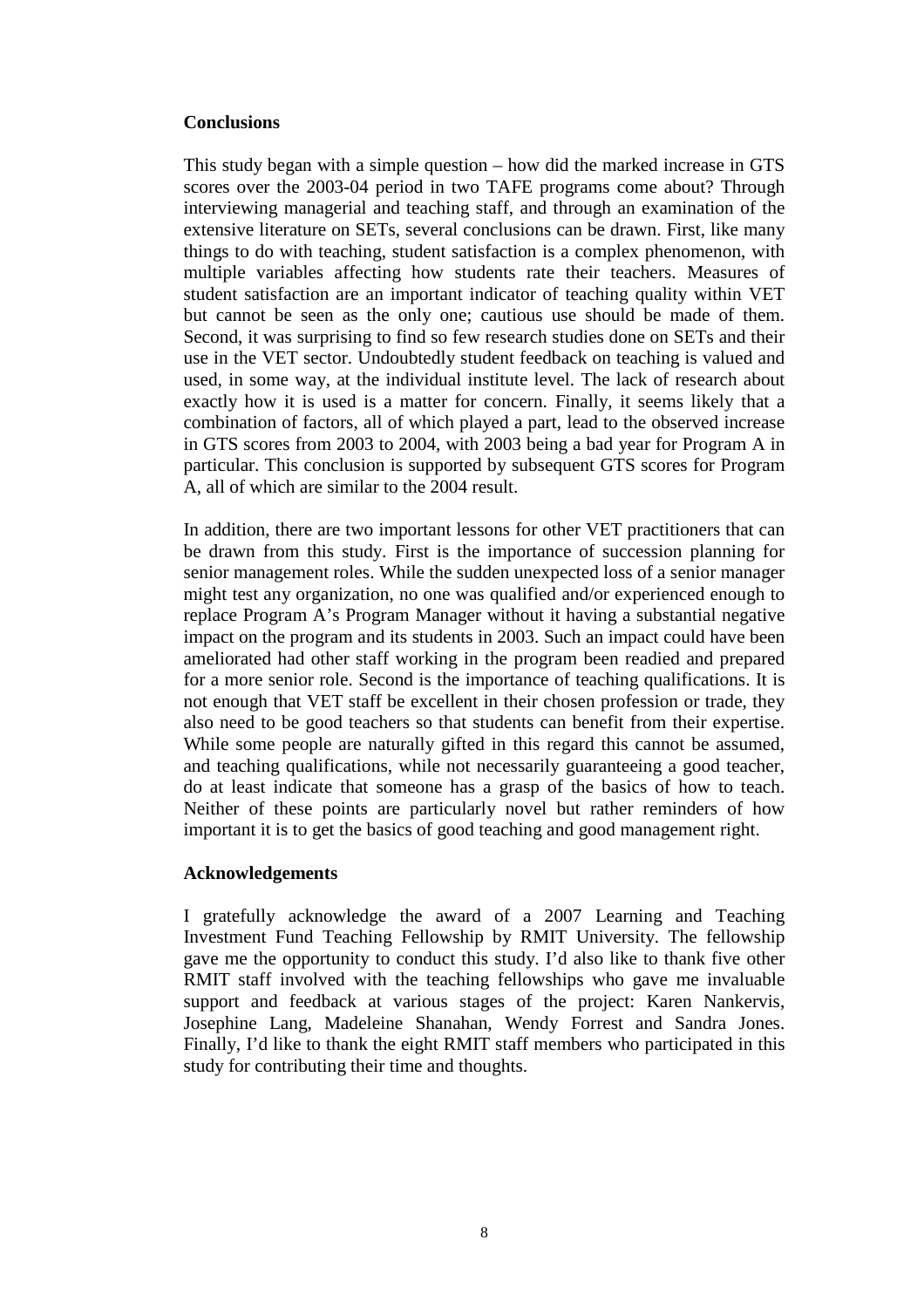#### **References**

- Abrami, P.C. (2001). Improving judgments about teaching effectiveness using teacher rating forms. *New Directions for Institutional Research,* 2001:109, 59-87.
- Abrami, P.C., Theall, M. & Mets, L.A. (eds) (2001). *New Directions for Institutional Research,* Spring 2001:109.
- Adams, J.V. (1997). Student evaluations: The ratings game. *Inquiry*, 1:2, 10-16.
- Aleamoni, L.M. (1999). Student rating myths versus research facts from 1924 to 1998. *Journal of Personnel Evaluation in Education.* 13:2, 153-166.
- Algozzine, B., Beattie, J., Bray, M., Flowers, C., Gretes, J., Howley, L., et al. (2004). Student evaluation of college teaching. *College Teaching* 52:4, 134–141.
- Bogdan, R. C., & Biklen, S. K. (1998). *Qualitative research in education: An introduction to theory and methods*. Allyn & Bacon. Needham Heights, MA.
- Cashin, W. E. (1988) *Student ratings of teaching: A summary of research.* IDEA Report No. 20, Kansas State University, Division of Continuing Education.
- Cashin, W.E. (1990). Students do rate different academic fields differently. In Theall, M. & Franklin, J. (eds) *Student Ratings of Instruction: Issues for Improving Practice.* New Directions for Teaching and Learning. No 43. Jossey-Bass, San Francisco.
- Centra, J. A. (2003). Will teachers receive higher student evaluations by giving higher grades and less course work? *Research in Higher Education,* 44:5, 495–518.
- Cohen, P. (1990). Bringing research into practice. In Theall, M. & Franklin, J. (eds) *Student Ratings of Instruction: Issues for Improving Practice.* New Directions For Teaching And Learning, Fall 1990:43, 123-132.
- Creswell, J.W. (2003). *Research Design. Qualitative, Quantitative and Mixed Methods Approaches* (2nd Edition), Sage Publications, Thousand Oaks.
- Davidovitch, N. and Soen, D. (2006). Using students' assessments to improve instructors' quality of teaching. *Journal of Further and Higher Education*, 30:4, 351–376.
- Eisner, E.W. (1998). *The Enlightened Eye: Qualitative Inquiry and the Enhancement of Educational Practice.* Prentice-Hall, New Jersey.
- Emery, C.R., Kramer, T.R. & Tian, R.G. (2003). Return to academic standards: a critique of student evaluations of teaching effectiveness. *Quality Assurance in Education*, 11:1, 37-46.
- Hendry, G.D. & Dean, S.J. (2002). Accountability, evaluation of teaching and expertise in higher education. *International Journal for Academic Development,* 7:1, 75-82.
- Hounsell, D. (2003). The evaluation of teaching. In Fry, H., Ketteridge, S. & Marshall, S. (eds). *A Handbook for Teaching & Learning in Higher Education: Enhancing Academic Practice* (2<sup>nd</sup> ed). RoutledgeFalmer, London.
- Kember, D., Leung, D.Y.P. & Kwan, K.P. (2002). Does the use of student feedback questionnaires improve the overall quality of teaching? *Assessment & Evaluation in Higher Education* 27:5, 411-425.
- Knapper, C. & Cranton, P. (eds) (2001). Fresh approaches to the evaluation of teaching. *New Directions For Teaching And Learning*, Winter 2001:88.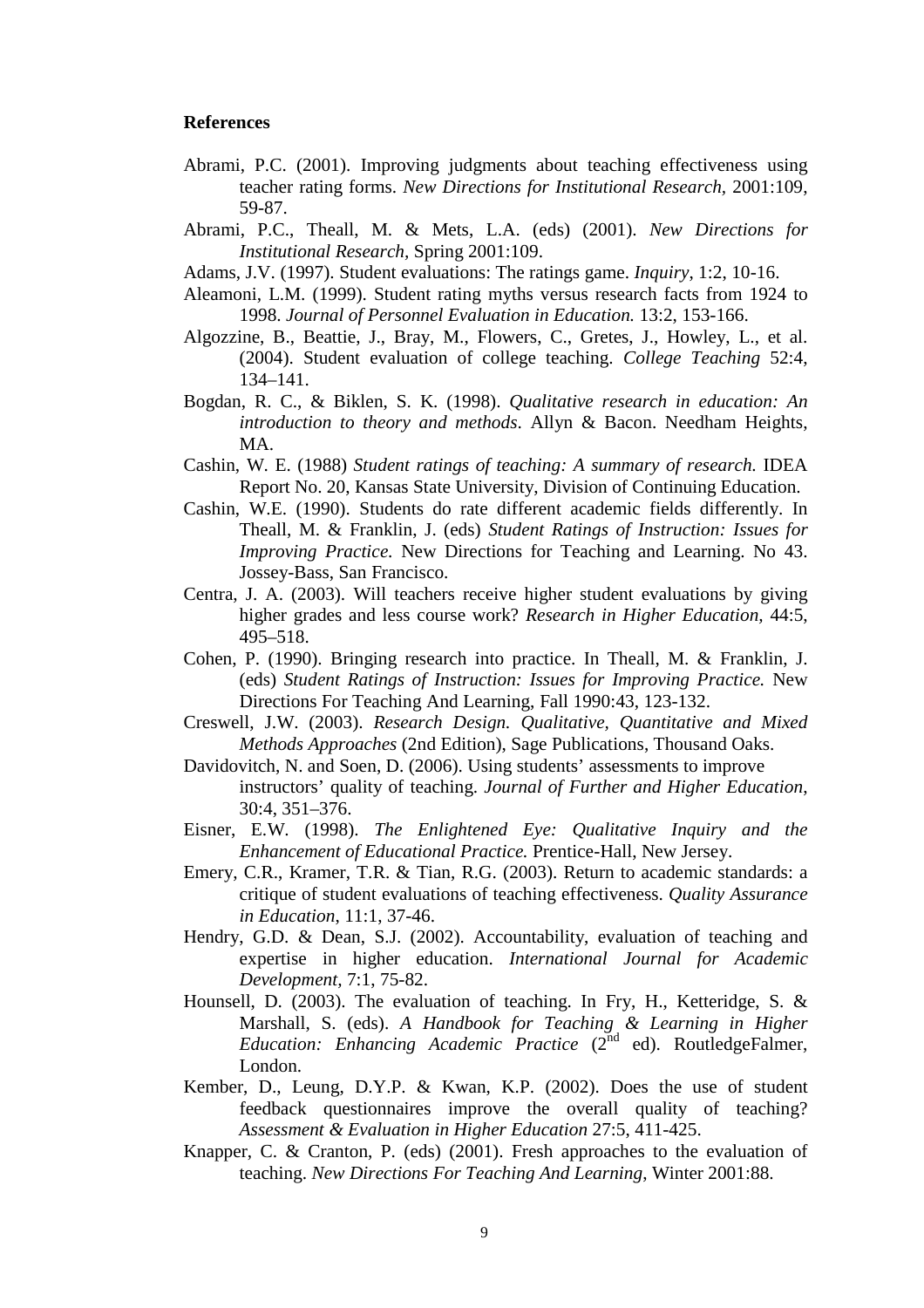- Kulik, J.A. (2001). Student ratings: validity, utility, and controversy. *New Directions for Institutional Research,* 2001:109, 9-25.
- Lewis, K.G. (ed) (2001). Techniques and strategies for interpreting students evaluations. *New Directions For Teaching And Learning*, Fall 2001:87.
- Marsh, H. W. (1987). Students' evaluations of university teaching: research findings, methodological issues, and directions for further research, *International Journal of Educational Research,*11:3, 253–388.
- McKeachie, W. (1997) Student ratings: The validity of use, *American Psychologist*, 52 (11), 1218–1225.
- Merriam, S. B. (1998). *Qualitative research and case study applications*. Jossey-Bass, San Francisco.
- Moore, S and Kuol, N. (2005). Students evaluating teachers: exploring the importance of faculty reaction to feedback on teaching. *Teaching in Higher Education*. 10:1, 57-73.
- Mitchell, J., Chappell, C., Bateman, A & Roy, S. (2006). Quality is the key: Critical issues in teaching, learning and assessment in vocational education and training. NCVER, Adelaide.
- Murray, H.G. (1997). Does evaluation of teaching lead to improvement of teaching?, *International Journal for Academic Development*, 2:1, 8-23.
- Narasimhan, K. (2001). Improving the climate of teaching sessions: The use of evaluations by students and instructors. *Quality in Higher Education,* 7:3, 179-190.
- Neath, I. (1996). How to improve your teaching evaluations without improving your teaching. *Psychological Reports* 78. 1363-1372.
- Ngware, M.W. & Ndirangu, M. (2005). An improvement in instructional quality: Can evaluation of teaching effectiveness make a difference? *Quality Assurance in Education.* 13:3, 183-201.
- Ory, J.C. and Ryan, K. (2001). How do student ratings measure up to a new validity framework? *New Directions for Institutional Research,* 2001:109, 22-44.
- Patton, M. (2002). *Qualitative research and evaluation methods*, Sage, Thousand Oaks, CA.
- Penny, A. R. (2003) Changing the agenda for research into students' views about university teaching: Four shortcomings of SRT research, *Teaching in Higher Education,* 8:3, 399–411.
- Polesel, J., Davies, M. & Teese, R. (2004). Course completion and instructional experience in TAFE. NCVER, Adelaide.
- Richardson, J.T.E. (2005). Instruments for obtaining student feedback: A review of the literature. *Assessment and Evaluation in Higher Education,* 30:4, 143-157.
- Ryan, K.E. (ed) (2000). Evaluating teaching in higher education: A vision for the future. *New Directions For Teaching And Learning*, Fall 2000:83.
- Shevlin, M., Banyard, P. Davies, M. and Griffiths, M. (2004) The validity of student evaluation of teaching in higher education. In Tight, M (ed) *The RoutledgeFalmer Reader in Higher Education,* RoutledgeFalmer, London.
- Spooren, P. & Mortelmans, D. (2006). Teacher professionalism and student evaluation of teaching: Will better teachers receive higher ratings and will better students give higher ratings? *Educational Studies,* 32:2, 201-214.
- Sproule, R. (2000). Student evaluation of teaching: A methodological critique of conventional practices. *Education Policy Analysis Archives,* 8:50. Available at: http://epaa.asu.edu/epaa/v8n50.html